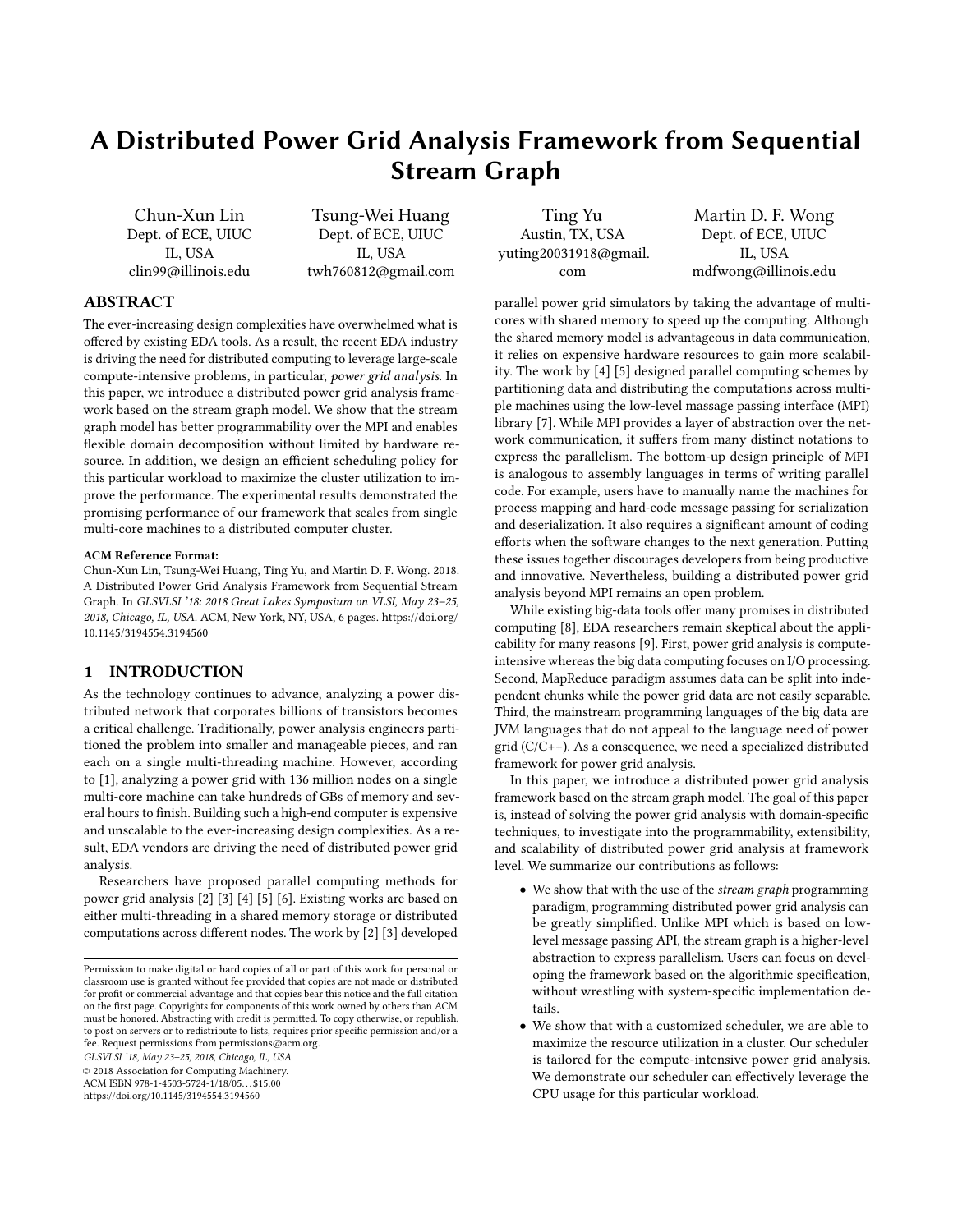• We show that our framework is a more flexible and scalable alternative to MPI-based solutions. We can flexibly partition the power grid to different subdomains regardless of the number of cores, which is instead impossible in MPI due to its architectural limitation.

We implement our framework on  $DtCraft<sup>1</sup>$  $DtCraft<sup>1</sup>$  $DtCraft<sup>1</sup>$  [\[10\]](#page-5-10), a distributed execution engine for high-performance applications, for our experiment. The experimental results show that our distributed power grid framework achieves comparable performance to MPI-based solutions. We also demonstrated the effectiveness of our scheduler over the default scheduler of DtCraft in an emulated production environment.

## **2 DISTRIBUTED POWER GRID ANALYSIS**

The goal of power grid analysis is to solve following system of equations extracted from the associated circuit:

#### $GV = I$ ,

- G : A matrix formed by the conductance of components
- V : A vector consists the voltage of nodes (unknown)
- I : A vector consists the independent current sources

By solving above linear system, the voltage drop at each node can be derived by comparing the node voltage V with the supply voltage. One feasible way to solve the system is the domain decomposition [\[3\]](#page-5-3) [\[11\]](#page-5-11) [\[12\]](#page-5-12) which partitions the problem into subsets and solves them in parallel. The Additive Schwarz Method (ASM), one type of the domain decomposition methods, is especially suitable for large sparse system [\[4\]](#page-5-4). In this paper, we adopt the geometric ASM method with 2D partitioning proposed by [\[4\]](#page-5-4) for distributed direct current (DC) analysis, which is proved to have minimum data communication. The geometric ASM method for DC analysis can be summarized as four steps:

- (1) Partition the circuit into subdomains.
- (2) Solve each subdomain independently.
- (3) Synchronize and exchange the boundary values of subdomains.
- (4) Go to (2) if any of the subdomains does not converge.

The geometric ASM method is a natural fit for distributed computing as it can be directly parallelized by assigning the subdomains to different processors.

#### **2.1 Existing Works and Limitations**

Based on the geometric ASM method, researchers developed a number of distributed power grid analysis systems using MPI [\[4\]](#page-5-4) [\[11\]](#page-5-11) [\[12\]](#page-5-12). The MPI programming model is processor-centric. A MPI program consists of several processes with each process attached to a processor, and a typical MPI program can have number of processes less than or equal to the number of available processors. Even though oversubscription is possible in MPI, it's discouraged by the official due to performance degradation. The processes form a communication group and each process has a unique number called rank for identification. Processes can send or receive data

|  |  | Algorithm 1: MPI-based Distributed DC analysis |  |
|--|--|------------------------------------------------|--|
|--|--|------------------------------------------------|--|

<span id="page-1-1"></span>

| Input: $C$ : circuit, $W$ : width, $H$ : height |  |  |  |
|-------------------------------------------------|--|--|--|
|                                                 |  |  |  |

- **<sup>1</sup>** MPI\_Init();
- $2 \ \ rank \leftarrow \text{MPI\_Rank}$ <sub>()</sub>;
- $3 \text{ subdomains} \leftarrow \emptyset$
- **<sup>4</sup> if** rank == 0 **then**
- **5** PartitionGrid $(C, W, H)$ ;
- **<sup>6</sup> end**
- **<sup>7</sup>** MPI\_Sync();
- 8 subdomains $[rank] \leftarrow \text{ReadGrid}(rank);$
- **9** bd value  $num \leftarrow CountBD(subdomains[rank])$ ;
- 10 MPI\_Gather(  $0, bd\_nums, bd\_value\_num$ );
- 11 **if**  $rank == 0$  **then**
- 12  $\big|$  bd\_array  $\leftarrow$  CreateBoundaryArray(bd\_nums)

```
13 end
```
14  $converge \leftarrow False;$ 

**<sup>15</sup> while** !converдe **do**

- 16  $\vert$  solution  $\leftarrow$  Solve(subdomains[rank]);
- 17  $\big|$  bd\_value  $\leftarrow$  ExtractBoundary(solution);
- **18** converge  $\leftarrow$  Check(solution);<br>**19** MPI Gather(0. bd array. bd z
- **<sup>19</sup>** MPI\_Gather( 0, bd\_array, bd\_value);
- 20 MPI Gather( 0, result, converge);
- 21 **if** rank == 0 **then**
- 22 converge ← IsConverge(result);<br>
23 Reorder(bd arrau):
- **<sup>23</sup>** Reorder(bd\_array);
- **<sup>24</sup> end**
- $25$  MPI\_Scatter(0,  $bd\_array, bd\_value$ );
- 26 | UpdateBD(bd\_value, solution);
- **<sup>27</sup>** MPI\_broadcast(0, converдe);

**<sup>28</sup> end**

through using the rank in a set of APIs. Based on the message passing model, a distributed DC analysis program with MPI is shown in Algorithm [1](#page-1-1)

In Algorithm [1,](#page-1-1) the power grid is partitioned into  $W \times H$  subdomains and the MPI program launches  $W \times H$  processes with each process assigned a subdomain. Notice that in line 8, a process handles the subdomain based on the rank automatically assigned by MPI and the rank is limited by the number of available CPU cores. Although users can implement a distributed computing program by directly including the MPI library and utilizing the low-level APIs, there are several disadvantages of the MPI-based implementation:

- The number of subdomains is limited by the available processors. Also, this is a constraint to launching the program (mpirun -n [number of cores]). This fundamentally restricts our problem-solving logic to deliver an effective and scalable solution.
- To manage all processes running concurrently in the MPI model, an MPI program needs to explicitly use conditional instructions or branch predicate to separate the execution flows of different processes. This complicates the program structure and also makes the MPI program difficult to be extended to incremental analysis [\[13\]](#page-5-13), where some processes might change the values in subdomains.

<span id="page-1-0"></span> $^{1}\mathrm{We}$  use DtCraft version 0.0.1 for the implementation.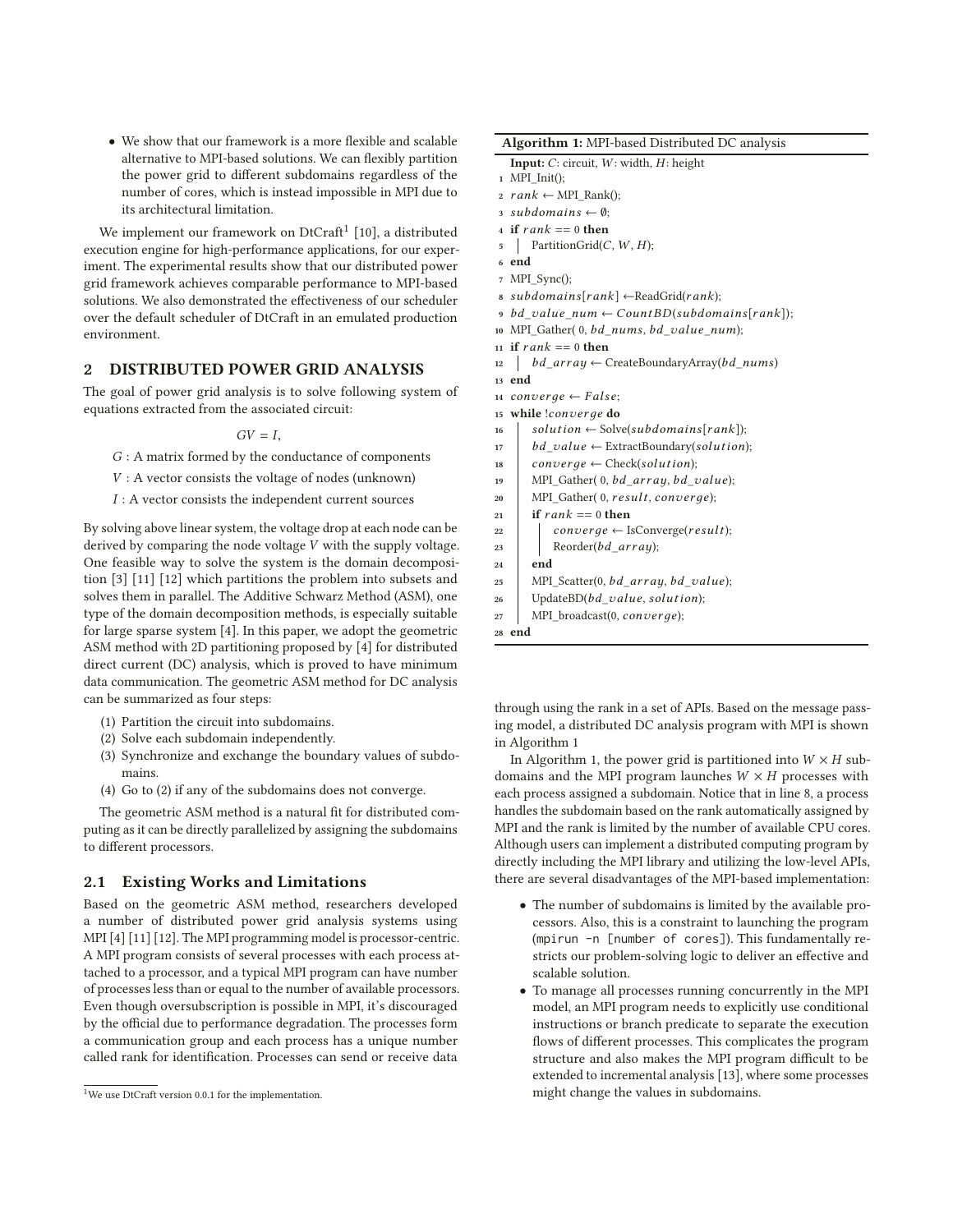As a result, it's desirable to have a novel distributed computing framework that does not suffer from the above issues.

# **3 DISTRIBUTED POWER GRID ANALYSIS BASED ON STREAM GRAPH**

## **3.1 Stream Graph Model**

Stream graph [\[10\]](#page-5-10) is a new programming model that aims for distributed computing, especially for high performance (computeintensive) applications. A stream graph is a high-level abstraction that describes the program as a directed graph, where vertices and edges encapsulate the data flow and a sequence of computations. The computations are asynchronous, i.e. computations are only executed when the associated data arrive. This makes the stream graph a competitive solution for performance-driven applications.

## **3.2 DC Analysis in Stream Graph**

Based on the stream graph programming paradigm, we formulate the DC analysis as a stream graph with two types of vertices: synchronization vertex and worker vertex. The stream graph of DC analysis consists of one synchronization vertex and N worker vertices where N is the number of subdomains, and there are two directed edges connecting the synchronization vertex and each worker vertex. In general, the synchronization vertex serves as a hub that exchanges data between worker vertices and determines whether the solution converges or not, while the worker vertex is responsible for solving a subdomain and reporting the result to the synchronization vertex. Algorithm [2](#page-2-0) presents the stream graph for DC analysis. A synchronization vertex is first inserted into the graph in line 5. Then we insert a worker vertex and two directed edges to the graph (line 7 - 11) and execute the graph in line 12.

<span id="page-2-0"></span>

|    | <b>Algorithm 2:</b> DC analysis using stream graph                              |
|----|---------------------------------------------------------------------------------|
|    | <b>Input:</b> $C$ : circuit, $W$ : width, $H$ : height                          |
|    | $1$ Graph $G$ ;                                                                 |
|    | 2 workers $\leftarrow \{\}$ ;                                                   |
|    | 3 to worker $\leftarrow \{\}$ ;                                                 |
|    | 4 to sunc $\leftarrow \{\}$ ;                                                   |
|    | $s \; sync \leftarrow \text{InsertV}(G, sync\_cb(C, W, H, to \text{ worker}));$ |
|    | $\delta N \leftarrow W * H$ :                                                   |
|    | 7 for $i = 1$ to N do                                                           |
| 8  | $works[i] \leftarrow InsertV(G, worker cb))$ ;                                  |
| 9  | to worker[i] $\leftarrow$ InsertE(G, sync, workers[i], worker edge cb(          |
|    | $))$ ;                                                                          |
| 10 | to sync[i] $\leftarrow$ InsertE(G, workers[i], sync, sync edge cb());           |
|    | 11 end                                                                          |
|    | 12 dispatch $(G)$ ;                                                             |

The program initializes required data from invoking the synchronization vertex's callback once to prepare subdomains. Then the synchronization vertex notifies the worker vertices of the corresponding subdomains by sending a signal through edges. Algorithm [3](#page-2-1) presents the callback of the synchronization vertex. In line 1, the power grid is first partitioned into W×H subdomains and then each subdomain index is passed to a worker vertex along the directed edge (line 2 - 7).

<span id="page-2-1"></span>

| <b>Algorithm 3:</b> Callback of a synchronization vertex                                                     |  |  |  |  |  |  |
|--------------------------------------------------------------------------------------------------------------|--|--|--|--|--|--|
| <b>Input:</b> $C$ : circuit, $W$ : width, $H$ : height, edges: edges to worker                               |  |  |  |  |  |  |
| vertices                                                                                                     |  |  |  |  |  |  |
| 1 PartitionGrid $(C, W, H)$ ;                                                                                |  |  |  |  |  |  |
| 2 for $i = 1$ to W do                                                                                        |  |  |  |  |  |  |
| for $j = 1$ to H do<br>3                                                                                     |  |  |  |  |  |  |
| $\overline{4}$                                                                                               |  |  |  |  |  |  |
| $id \leftarrow$ SubdomainId( <i>i</i> , <i>j</i> );<br>send( $edges[i][j], id$ );<br>$\overline{\mathbf{5}}$ |  |  |  |  |  |  |
| end<br>6                                                                                                     |  |  |  |  |  |  |
| end                                                                                                          |  |  |  |  |  |  |

For the input edge callbacks of both types of vertices, we use finite state machines to establish a communication protocol to react to different types of input data. Algorithm [4](#page-3-0) shows the details in the callback of a synchronization vertex at input side. The callback has two states: *CHECK* and *RECV*. In line 3, the CHECK state gathers the results from worker vertices and informs all worker vertices the global status once all results are received (line 4 - 11). The callback is removed when reaching convergence (line 10). From line 13 to 23, in the RECV state the synchronization vertex collects and sends the new boundary values to the worker vertices.

Algorithm [5](#page-3-1) presents the callback of a worker vertex at input side. The callback has three states: *INIT*, *COMPUTE* and *WAIT\_RESULT*. In the INIT state, each worker vertex first receives a subdomain index from the synchronization vertex (line 2 - 6). Then a worker vertex solves its own subdomain and replies the result and transits to the WAIT\_RESULT state (line 22 - 27). In the WAIT\_RESULT state, the worker vertex waits for the global result. The callback is removed if the whole solution converges (line 9 - 11); otherwise the worker vertex sends the boundary values to the synchronization vertex and transits to the COMPUTE state (line 12 - 14). In the COMPUTE state (line 17 - 19), when a worker vertex receives the updated boundary values, it proceeds to solve the subdomain with the new values and send the result back.

Our proposed distributed framework has several benefits over the MPI model:

- In contrast to the static (manual) mapping of processes to processors in MPI, the callbacks in the stream graph can be executed on any core in an asynchronous manner, allowing users to create more partitions than the available processors.
- By packaging the callbacks (sequential block) into a parallel program, the stream graph formulation has better code readability and makes debugging easier, whereas the MPI program is more complex as processes with different execution trajectories are put in the same block.
- The stream graph formulation lets users to assign the resource requirements for individual subgraph, which allows the scheduler to make a more effective cluster resource utilization.

Combining above benefits, our framework has better programmability and scalability than the MPI. We believe our framework stands out as a unique solution to distributed power grid analysis, considering the software design and the architectural decision we made.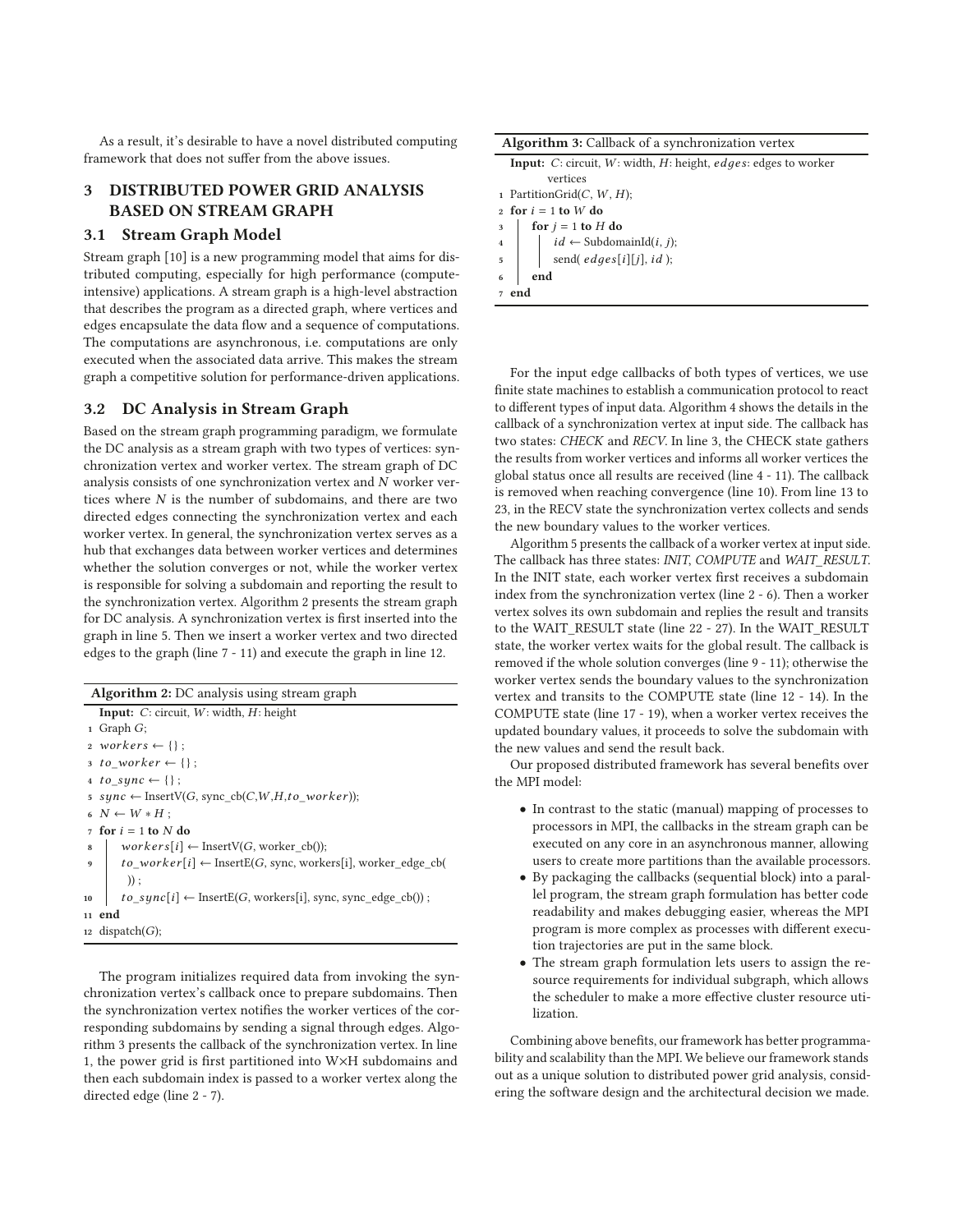<span id="page-3-0"></span>

|              |     | Algorithm 4: Input edge callback of a synchronization vertex      |
|--------------|-----|-------------------------------------------------------------------|
|              |     | Input: id: edge id, N: number of worker vertices, edges: edges to |
|              |     | worker vertices                                                   |
| 1            |     | switch state do                                                   |
| $\mathbf{2}$ |     | case CHECK do                                                     |
| 3            |     | recv( $results(id]$ );                                            |
| 4            |     | if all workers are recy then                                      |
| 5            |     | $done \leftarrow \text{AllConverge}(results)$ ? True : False;     |
| 6            |     | for $i = 1$ to $N$ do                                             |
| 7            |     | send( $edges[i], done$ );                                         |
| 8            |     | end                                                               |
| 9            |     | state = $RECV;$                                                   |
| 10           |     | return done ? REMOVE_THIS_CB:DEFAULT;                             |
| 11           | end |                                                                   |
| 12           | end |                                                                   |
| 13           |     | case RECV do                                                      |
| 14           |     | recv( bd vectors[id]);                                            |
| 15           |     | <b>if</b> all workers are recy <b>then</b>                        |
| 16           |     | $Reorder(bd \, vectors);$                                         |
| 17           |     | for $i = 1$ to N do                                               |
| 18           |     | send( $edges[i], bd \, vectors[i]$ );                             |
| 19           |     | end                                                               |
| 20           |     | state = $CHECK$ ;                                                 |
| 21           |     | return DEFAULT;                                                   |
| 22           | end |                                                                   |
| 23           | end |                                                                   |
| 24 end       |     |                                                                   |

## **4 APPLICATION-SPECIFIC RESOURCE CONTROL PLUG-IN**

Job scheduling is an important issue in distributed computing as the scheduling has a huge impact on overall system performance. In this section, we first outline the default scheduler in DtCraft, then we introduce a scheduler that is tailored for CPU bound applications such as the power grid analysis to enhance the system performance.

## **4.1 Default Scheduler**

The default scheduler in DtCraft adopts a best-fit method to match a job's tasks to machines based on their resource (CPU + memory) requirements. Unlike CPUs that are shared among processes, memory claimed by a process will not be available to others during execution. As a result, memory is regarded as a hard constraint and any process violates the memory constraint will be terminated. The policy of the default scheduler is first-come-first-serve and non-preemptive. Whenever the scheduler receives a job from users, it seeks to find a feasible scheduling for the job if no jobs are waiting ahead. The scheduler first takes a snapshot of the current status of machines, then for each task in the job, the scheduler collects the machines that have enough memory to accommodate the task, and among those candidates the best-fit machine, the one with the least amount of memory, is matched to the task. A job cannot be scheduled if any of its task fails to be matched to a machine. A failed job will be stored in a queue for future processing. Whenever a job finishes execution and releases the memory, the scheduler will examine the queue to process the waiting jobs. The idea of

<span id="page-3-1"></span>

|                | Algorithm 5: Input edge callback of worker vertex        |
|----------------|----------------------------------------------------------|
|                | Input: id: edge id, edge: edge to synchronization vertex |
| $\mathbf{1}$   | switch state do                                          |
| $\overline{2}$ | case <i>INIT</i> do                                      |
| 3              | recv(subdomain id);                                      |
| 4              | $my\_subdomain \leftarrow ReadGrid(subdomain_id);$       |
| 5              | go to 22;                                                |
| 6              | end                                                      |
| 7              | case WAIT_RESULT do                                      |
| 8              | recy( $result$ );                                        |
| 9              | if result then                                           |
| 10             | return REMOVE THIS CB;                                   |
| 11             | end                                                      |
| 12             | $state \leftarrow \text{COMPUTE};$                       |
| 13             | send $(edge, bd$ value);                                 |
| 14             | return DEFAULT;                                          |
| 15             | end                                                      |
| 16             | case COMPUTE do                                          |
| 17             | recv( $bd\_value$ );                                     |
| 18             | UpdateBD $(bd$ value, solution);                         |
| 19             | go to 22;                                                |
| 20             | end                                                      |
|                | 21 end                                                   |
| 22             | $solution \leftarrow Solve(my\_subdomain);$              |
| 23             | bd value $\leftarrow$ ExtractBoundary(solution);         |
|                | 24 converge $\leftarrow$ Check(solution);                |
|                | 25 state $\leftarrow$ WAIT RESULT;                       |
|                | $26 \text{ send}(edge, converge);$                       |
|                | 27 return DEFAULT;                                       |

<span id="page-3-2"></span>this method is to reduce memory fragmentation which could spare more room to have more jobs scheduled.

## **4.2 Proposed Scheduler**

One deficiency of the default scheduling policy is the underutilization of CPUs since the default scheduler tends to assign jobs to the machines that are partially loaded while there still exists idle machines. To have better utilization of the cluster resource, we propose a scheduler for balancing the workload of cluster machines. In order to evenly distribute the workload we integrate the CPU usage and average CPU load in the past one minute into scheduling to decide the deployment. We record the CPU demands of tasks allocated on each machine and define the ratio of total CPU demands to the number of CPUs on the machine as load index. During the job scheduling, we first collect the machines that satisfy the memory requirement. Then, rather than selecting the machine with the least available memory, a task is matched to the machine with the smallest load index and in case of a tie, the machine with smaller average CPU load in the past one minute is preferred. The goal of using load index to determine the task placement is to proportionally distribute the workload. Algorithm [6](#page-4-0) presents the algorithm of the proposed scheduler. In Line 8 - 15, the scheduler finds the machines with enough memory and then deploys the task on the least utilized machine by comparing their load indices and average load over past one minute for tie-breaking.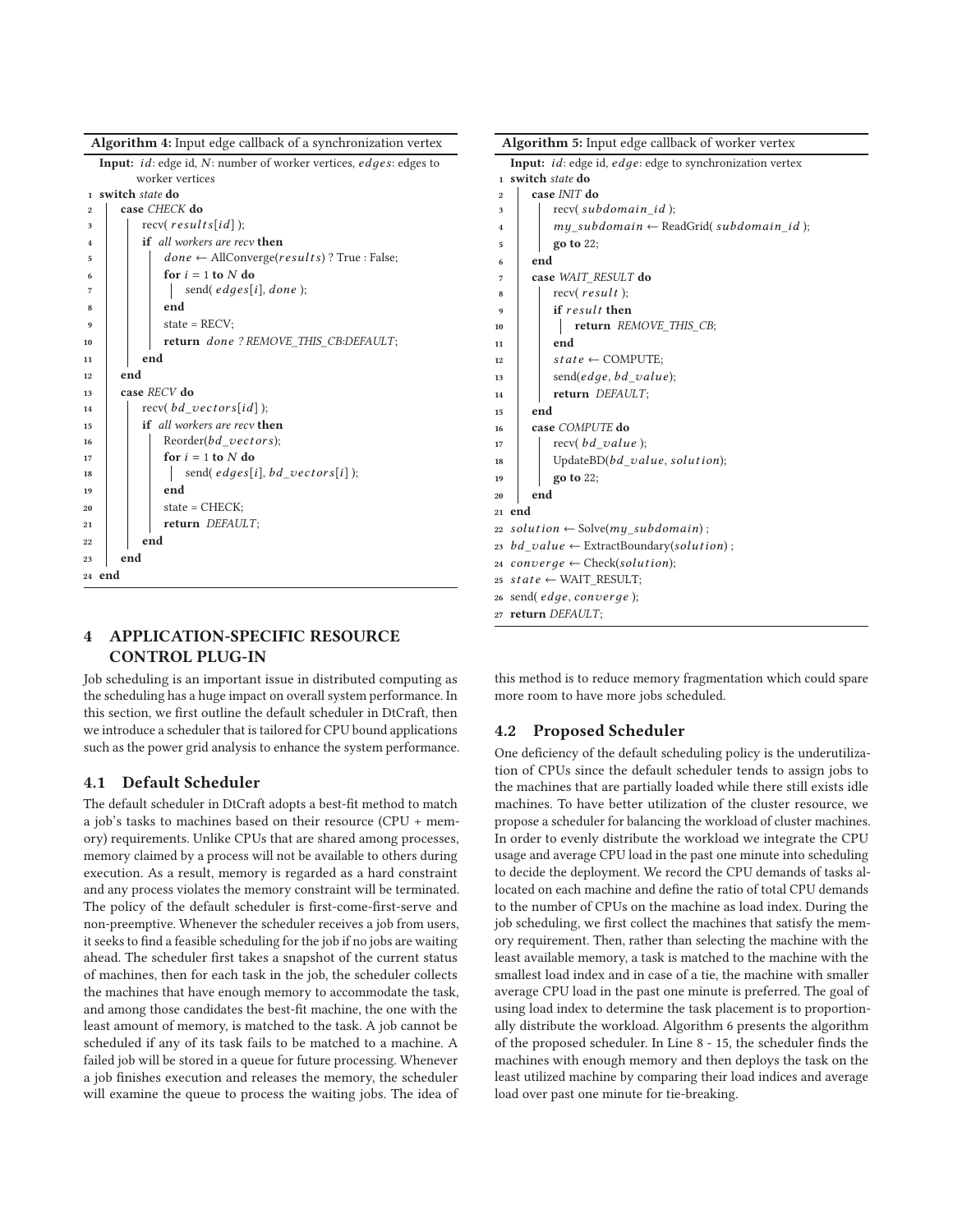```
Algorithm 6: Load-aware scheduling algorithm
  Input: M: machines, J:a job
  Output: P:packings
1 snapshot \leftarrow \{\};
2 foreach m \in M do<br>3 snapshot \leftarrow sx
 3 \vert snapshot \leftarrow snapshot \cup m;
4 end
5 foreach t ∈ J do
6 \quad best \leftarrow null;7 foreach s ∈ snapshot do
8 if s. memory >= t. memory then
             9 if s .load < best.load or best == null then
10 best \leftarrow s;
11 end
12 else if s .load == best.load and
               s .loadavд < best.loadavд then
13 best \leftarrow s;
14 end
15 end
16 end
\mathbf{17} if best = null then
18 P \leftarrow \emptyset;19 break;
20 end
21 else
22 \mid P \leftarrow P \cup (t, best);23 best.memory− = t.memory;
24 best.load + = t.cpu/best.cpu;
25 end
26 end
```
## **5 EXPERIMENTAL RESULTS**

We first compare two implementations of distributed DC analysis: the stream graph and the MPI model on both the single machine and the distributed environment. Next we compare the proposed scheduler with the default scheduler in an emulated production environment.

#### **5.1 Stream Graph versus MPI**

We conduct experiments on a set of power grid benchmarks released by IBM [\[14\]](#page-5-14). We use the network file system (NFS) to allow file sharing across the machines. In the single machine experiment, the machine is equipped with a 2.4 GHz quad-core CPU and 35 GB memory. Due to the available number of cores, we partition the circuit into four (2×2) subdomains to evaluate the MPI program. Since the stream graph does not have the processor binding issue, we further test the stream graph model with the 3×3 and 4×4 partitions to investigate possible performance improvement.

Table [1](#page-5-15) lists the results of the single machine experiment. We record the total execution time (including the generation of partitioned files) and the matrix solving time. For the 2×2 partitions, the runtime of stream graph is only moderately higher than the MPI's and both exhibit a similar performance scale. Considering the 3×3 and 4×4 partitions, the performance is further improved by partitioning the circuit into smaller subdomains to reduce the matrix solving time.

<span id="page-4-1"></span>

**Figure 1: The runtime (sec) distribution for the three sizes of benchmarks in all runs. The number on the top of each box is the median value, and the top and bottom whiskers represent the maximum and minimum values.**

Next we evaluate their performance in a cluster consisting of 9 machines with each has a 3.2 GHz quad-core CPU and 24 GB memory. We experiment four partition sizes: 3×3, 4×4, 5×5 and 6×6. For the sake of fairness, in the stream graph model a subdomain is assigned one CPU core. Table [2](#page-5-16) shows the matrix solving and total runtime (including the latency of transferring partitioned files on NFS). In all types of partitions, the matrix solving time of stream graph is close to the MPI model's and the difference does not scale with the circuit size, indicating the performance of stream graph is comparable to the MPI model.

#### **5.2 Production-Mode Evaluation**

The scheduler experiments are undertaken on Amazon's Elastic Compute Cloud and we use 10 EC2 instances where each instance has 4 CPUs and 16 GB memory. The first experiment is to evaluate the schedulers on handling workload composed of jobs in different scales. We select three types of circuits whose power grids have 0.95, 3.7 and 10 million nodes respectively to represent jobs with small, medium and large scale. The stream graph each has 4 (small), 8 (medium) and 16 (large) worker vertices respectively. There are one hundred jobs in total and the number of jobs for each types are 27, 68 and 5, which is distributed normally to simulate the job composition in realistic situations. The jobs are randomly permuted and we submit a job every 10 seconds.

We run three times for both the default scheduler and the proposed scheduler and record all results. Table [3](#page-5-17) shows the total time from submitting the first job to the finish of the last job. Compared with the baseline scheduler, the proposed scheduler effectively reduces the total time by an average of 10%.

To understand the impact of schedulers on the runtime of each job, Figure [1](#page-4-1) records the distribution of completion time on jobs with different sizes. With the proposed scheduler, the average runtime of the small, medium and large-sized jobs is reduced by 24%, 22% and 14% respectively.

Lastly, we evaluate the schedulers with jobs arriving in Poisson distribution manner. We set the average arrival rate to 0.1 (i.e. the